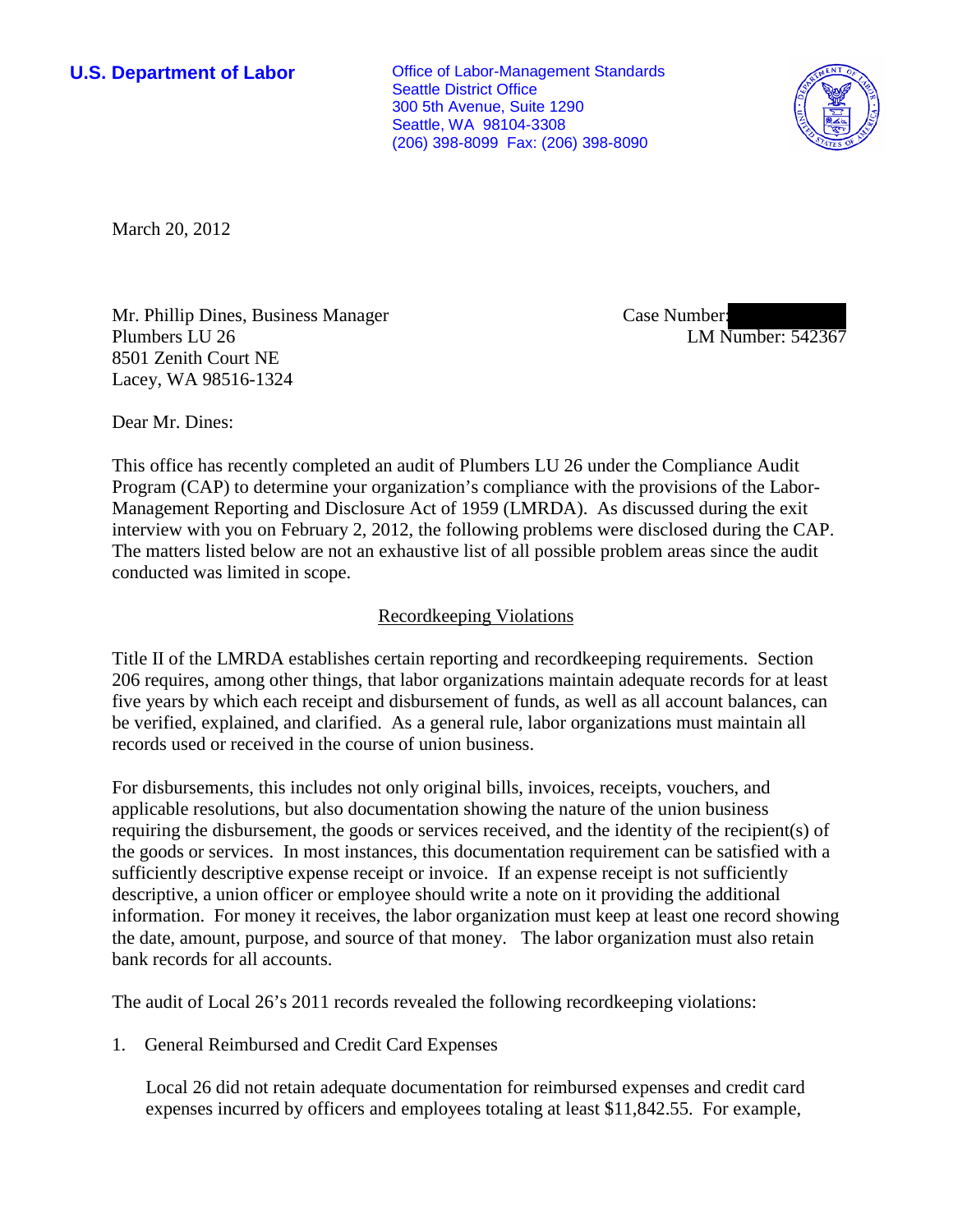union officers and employees purchased items using the union credit card on 358 occasions and did not maintain the purchase receipt for 70 of those transactions.

As previously noted above, labor organizations must retain original receipts, bills, and vouchers for all disbursements. The president and treasurer (or corresponding principal officers) of your union, who are required to sign your union's LM report, are responsible for properly maintaining union records.

## 2. Meal Expenses

Local 26 did not require officers and employees to submit itemized receipts for meal expenses totaling at least \$376.67. The union must maintain itemized receipts provided by restaurants to officers and employees. These itemized receipts are necessary to determine if such disbursements are for union business purposes and to sufficiently fulfill the recordkeeping requirement of LMRDA Section 206.

Local 26 records of meal expenses did not always include written explanations of union business conducted or the names and titles of the persons incurring the restaurant charges. For example, 6 of the transactions did not have the names of individuals incurring the restaurant charges or the purpose of the meal expense. Union records of meal expenses must include written explanations of the union business conducted and the full names and titles of all persons who incurred the restaurant charges. Also, the records retained must identify the names of the restaurants where the officers or employees incurred meal expenses.

## 3. Disposition of Property

Local 26 did not maintain an inventory of hats, jackets, and other property it purchased, sold, or gave away. The union must report the value of any union property on hand at the beginning and end of each year in Item 28 of the LM-2. The union must retain an inventory or similar record of property on hand to verify, clarify, and explain the information that must be reported in Item 28.

The union must record in at least one record the date and amount received from each sale of union hats, jackets and other items.

Based on your assurance that Local 26 will retain adequate documentation in the future, OLMS will take no further enforcement action at this time regarding the above violations.